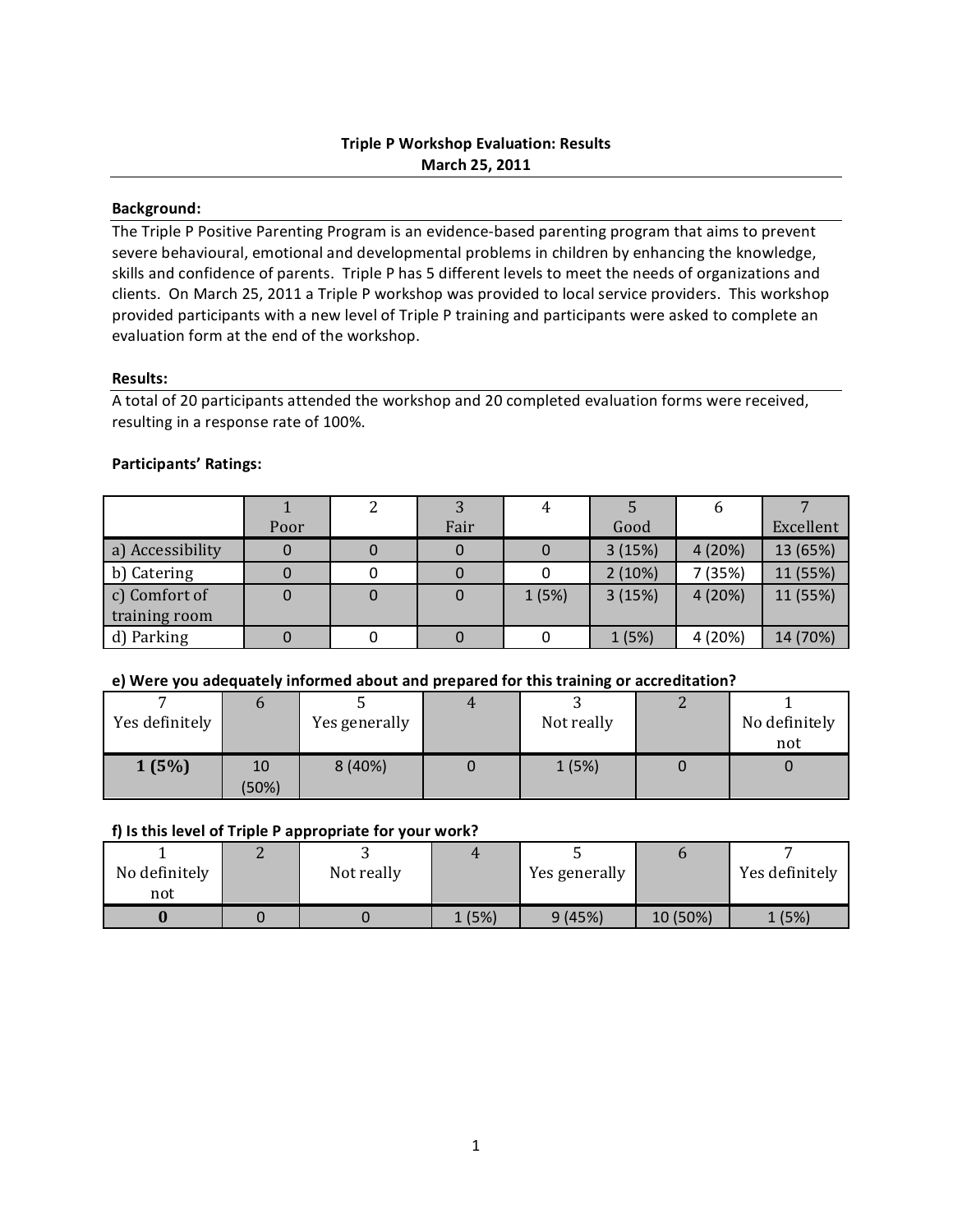## 1. How would you rate the quality of the workshop presentation?

|           |            | ັ      |      |      |
|-----------|------------|--------|------|------|
| Excellent |            | Good   | Fair | Poor |
| 16 (80%)  | (15%)<br>ັ | 1 (5%) |      |      |

## **2. Did the workshop provide enough opportunities for active participation?**

| No definitely<br>not | Not really | Yes generally |        | Yes definitely |
|----------------------|------------|---------------|--------|----------------|
|                      |            | 4 (20%)       | 7(35%) | 9(45%)         |

#### **3. How would you rate the content of the workshop?**

|           |        |      |      | ⊷ |      |
|-----------|--------|------|------|---|------|
| Excellent |        | Good | Fair |   | Poor |
| 10 (50%)  | 9(45%) | (5%) |      |   |      |

#### **4.'Do'you'feel'you'now'have'the'skills'to'implement'Triple'P'in'your'work'with'families?**

| No definitely<br>not | Not really |      | Yes generally |        | Yes definitely |
|----------------------|------------|------|---------------|--------|----------------|
|                      |            | (5%) | 11 (55%)      | 5(25%) | 2(10%)         |

## **5. In an overall sense, how satisfied were you with the workshop?**

| Very satisfied |        | Satisfied | Dissatisfied | Very Dissatisfied |
|----------------|--------|-----------|--------------|-------------------|
| 12 (60%)       | 6(30%) | 2(10%)    |              |                   |

## **6. Please note the strengths of the workshop (valuable things gained):**

- Number of interventions, escalating interventions.
- Speaker very good.
- *Great'instructor,'easy'to'follow,'good'resources.*
- It was helping me with my family and at my job too!
- Learned valuable information on strategies to help parents who are having trouble with their *children.*
- Engaging speaker, comfortable asking questions, great text resources!
- Presenter enthusiasm, video/talk/break-out sessions relevant to personal & professional life.
- *Concrete'steps,'strategies'&'materials.*
- *Enjoyed'references/DVD/role'plays.*
- *Good'balance'between'visual'(DVD'&'slideshow)'&'hands'on'activities.*
- Different ways of interacting groups/DVD/discussion.
- Tips, techniques quiet time, praise it.
- Excellent presenter. Clear, well laid out, practical info. Excellent.
- Strategies for managing misbehaviour.
- *How'to'deal'with'situations'better.*
- *I* thought the presenter was excellent & very engaging.